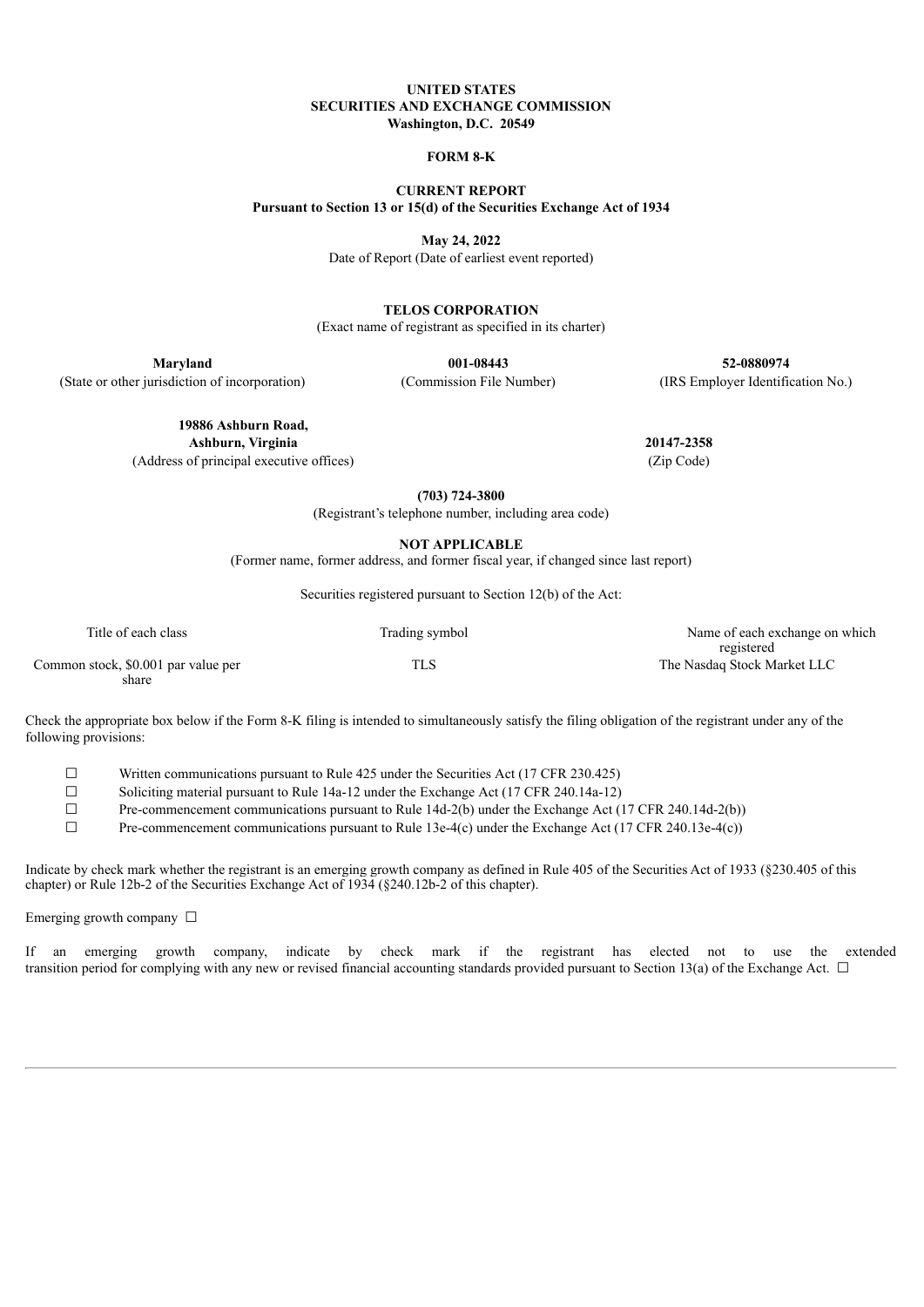#### **Item 8.01. Other Events.**

The Board of Directors of Telos Corporation (the "Company") approved and authorized a share repurchase program ("SRP") for up to \$50 million of the Company's common stock.

Pursuant to the terms of the SRP, Telos may repurchase shares of its common stock on a discretionary basis from time to time through open market repurchases, privately negotiated transactions, or other means, including through Rule 10b5-1 trading plans. The timing and actual number of shares repurchased will be determined by management depending on a variety of factors, including stock price, trading volume, market conditions, the Company's cash flow and liquidity profile, and other business considerations. The repurchase program has no expiration date and may be modified, suspended, or terminated at any time.

On May 24, 2022, the Company issued a press release announcing the SRP, as filed herewith as Exhibit 99.1 to this Current Report on Form 8-K.

### **Item 9.01. Financial Statements and Exhibits.**

[99.1](#page-3-0) Press [Release,](#page-3-0) issued May 24, 2022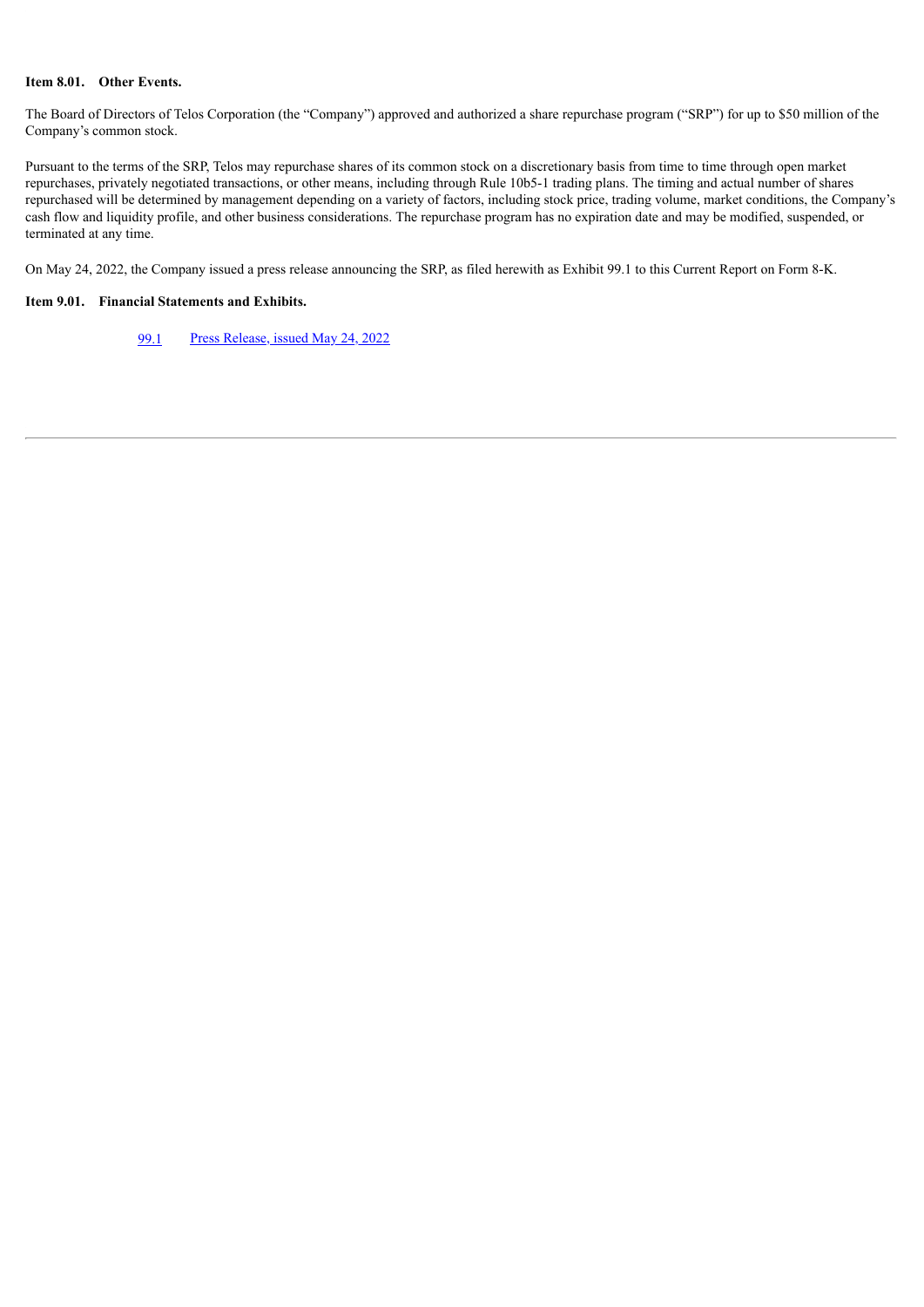# **S I G N A T U R E S**

Pursuant to the requirements of the Securities Exchange Act of 1934, the registrant has duly caused this report to be signed on its behalf by the undersigned hereunto duly authorized.

### **TELOS CORPORATION**

By: /s/ Mark Bendza

Mark Bendza Chief Financial Officer

Date: May 24, 2022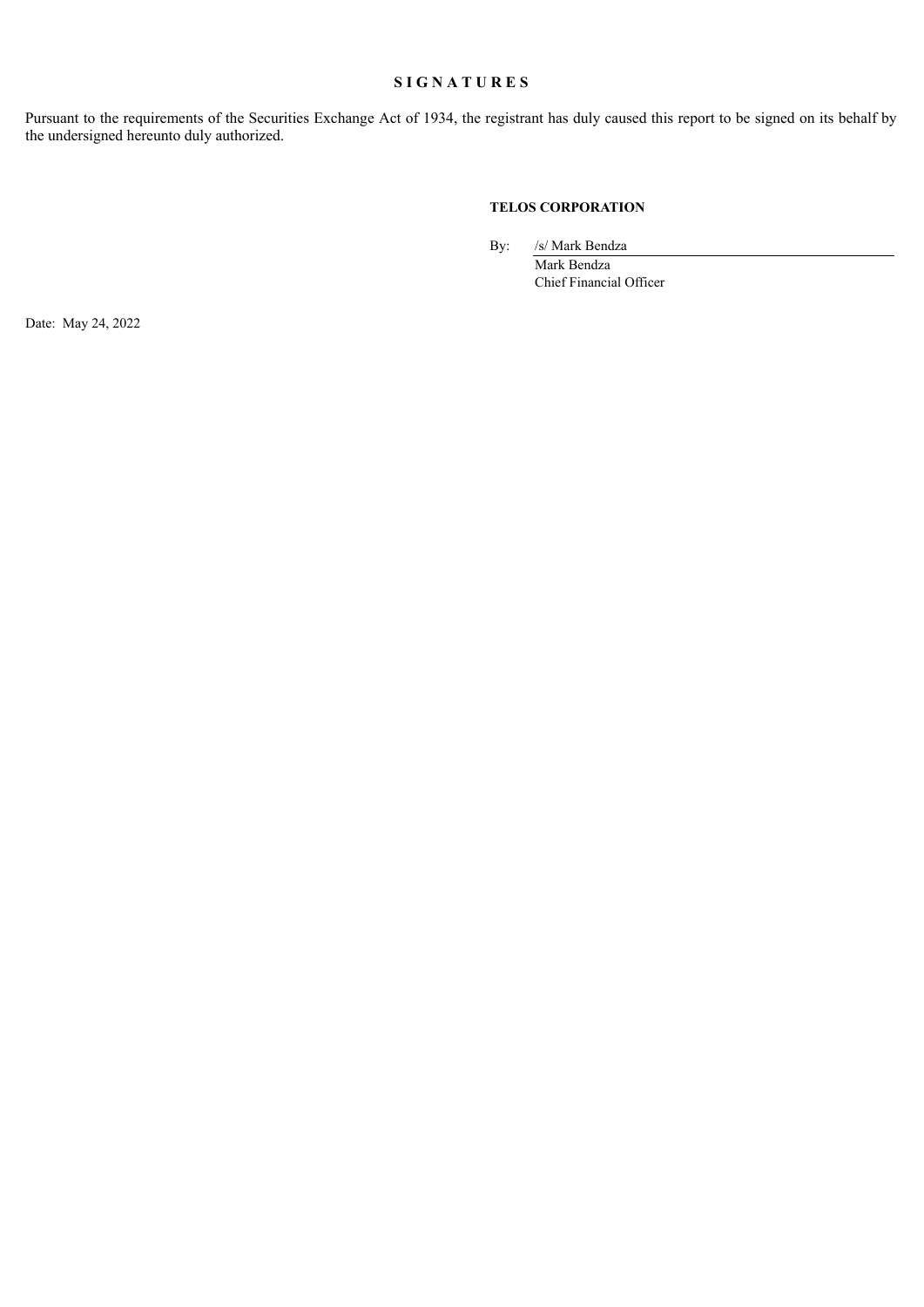# <span id="page-3-0"></span>**Telos Corporation Announces \$50 Million Share Repurchase Authorization**

Ashburn, Va. – May 24, 2022 – Telos<sup>®</sup> Corporation (NASDAQ: TLS), a leading provider of cyber, cloud and enterprise security solutions for the world's most security-conscious organizations, today announced that its Board of Directors authorized a share repurchase program for up to \$50 million of the Company's common stock.

"This share repurchase program underscores the confidence that the Board of Directors and senior management have in the Company's performance and our commitment to creating shareholder value," said John B. Wood, CEO and chairman, Telos. "We will continue to balance our capital allocation strategy between investment in organic growth and inorganic growth, prudent management of our balance sheet and liquidity profile, and now also distribution of capital to shareholders."

Under the repurchase program, Telos may purchase shares of its common stock on a discretionary basis from time to time through open market repurchases, privately negotiated transactions, or other means, including through Rule 10b5-1 trading plans. The timing and actual number of shares repurchased will be determined by management depending on a variety of factors, including stock price, trading volume, market conditions, the Company's cash flow and liquidity profile, and other business considerations. The repurchase program has no expiration date and may be modified, suspended, or terminated at any time.

Repurchases under this program will be funded from Telos' existing cash and cash equivalents and future cash flow. As of March 31, 2022, Telos had \$120.2 million in cash and cash equivalents.

## **Forward-Looking Statements**

This press release contains forward-looking statements which are made under the safe harbor provisions of the federal securities laws. These statements are based on the Company's management's current beliefs, expectations and assumptions about future events, conditions and results and on information currently available to them. By their nature, forward-looking statements involve risks and uncertainties because they relate to events and depend on circumstances that may or may not occur in the future. The Company believes that these risks and uncertainties include, but are not limited to, those described under the captions "Risk Factors" and "Management's Discussion and Analysis of Financial Condition and Results of Operations" set forth from time to time in the Company's filings and reports with the U.S. Securities and Exchange Commission (SEC), including their Annual Report on Form 10-K for the year ended December 31, 2021, as well as future filings and reports by the Company, copies of which are available at https://investors.telos.com and on the SEC's website at www.sec.gov.